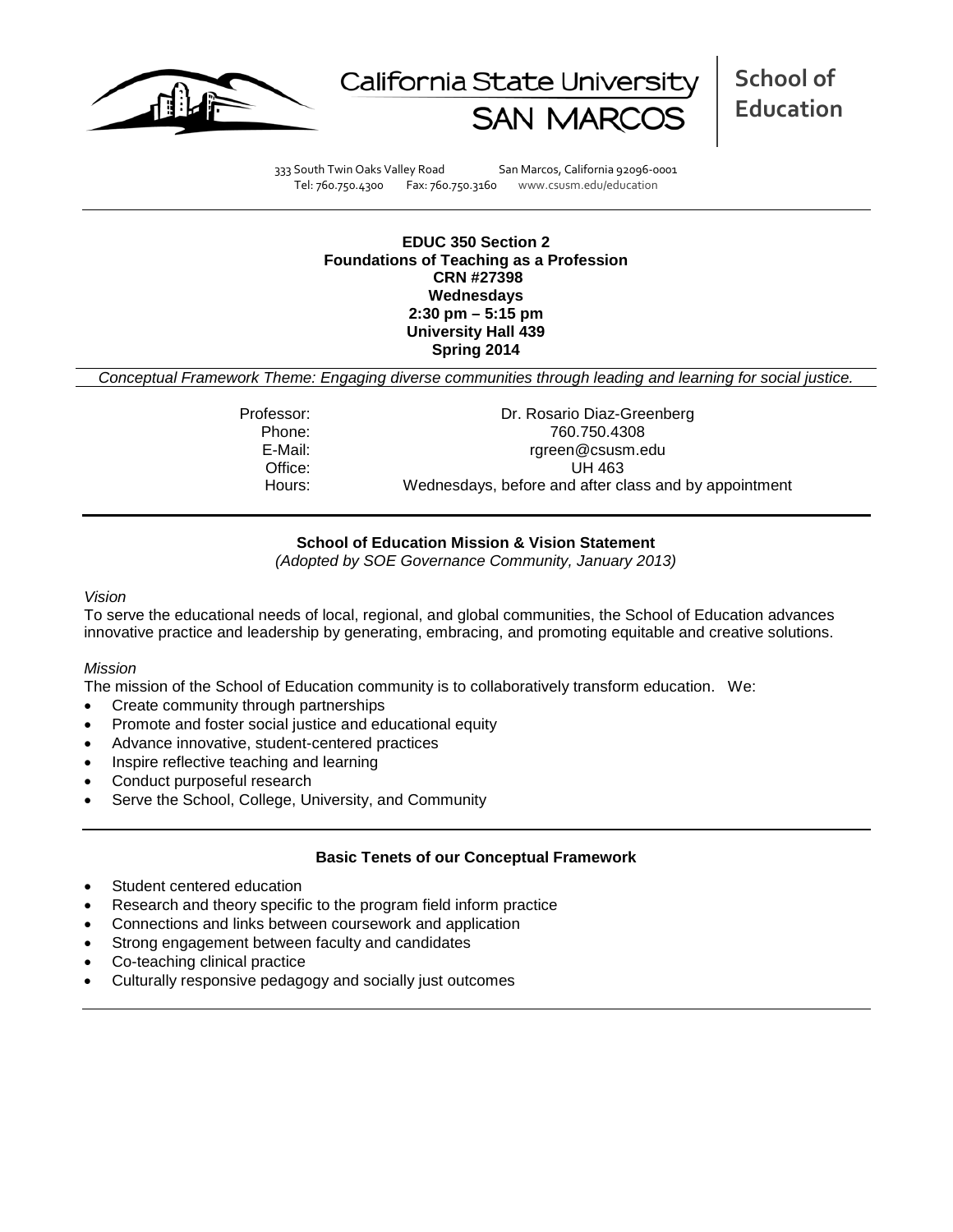# **Table of Contents**

# **COURSE DESCRIPTION**

<span id="page-1-0"></span>Required for all credential candidates. An orientation to careers in K-12 education. Focuses on teaching and schooling from multiple perspectives, with an emphasis on current thinking and practices in public education in the U.S. Subjects from the sociological, philosophical, and historical foundations of education are addressed. Readings from the lives of teachers and interactions with local educators will assist students to understand the richness and the complexities of teaching as a career. Emphasizes the importance of education for all children in a diverse society. Intended for individuals interested in becoming teachers to understand the nature of formal education in the United States and to assess teaching as a career. *Participation in forty-five (45) hours of supervised fieldwork assignments in K-12 classroom settings.*

Diaz-Greenberg: This course serves as an orientation to careers in elementary, middle and high school education. Upon completion of this course, teacher candidates should understand the nature of formalized education in the United States and be able to assess his or her interest in teaching as a career. Major topics include:

- Understanding the roles of schools in society.
- Exploring philosophies and contemporary issues in education.
- Assessing the roles of teachers in schools.
- Understanding the qualifications and credentialing process for California teachers.
- Understanding and appreciating the student as an individual.
- Understanding factors affecting student achievement.
- Understanding critical issues in curriculum and instruction.
- Understanding infusion of special education in general education practices.
- Understanding the laws that influence teaching responsibilities.

<span id="page-1-1"></span>This course is required for all credential candidates. All students must complete forty (45) hours of supervised fieldwork in K-12 classrooms.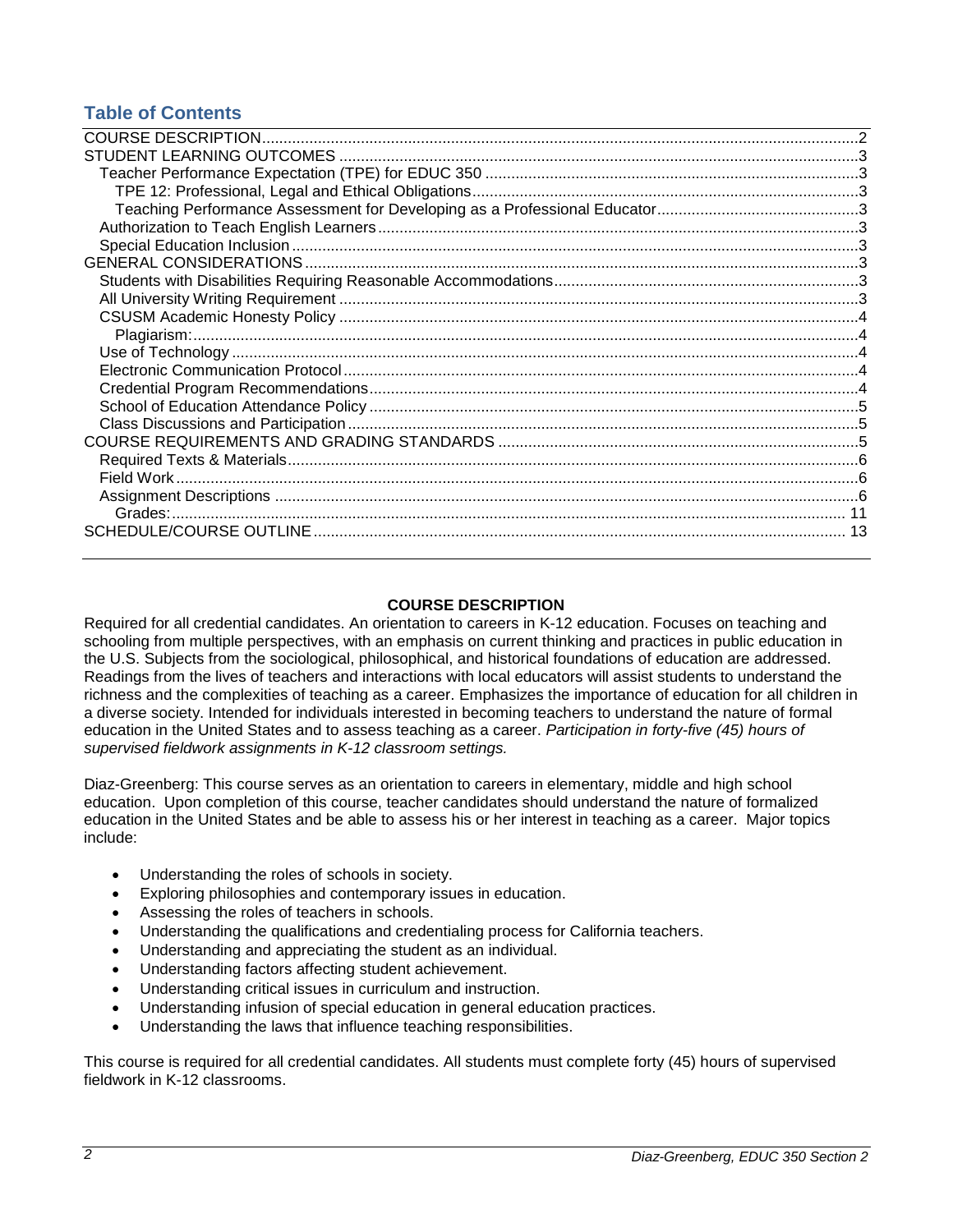# **STUDENT LEARNING OUTCOMES**

# **Teacher Performance Expectation (TPE) for EDUC 350**

<span id="page-2-0"></span>A primary goal of EDUC 350 is to begin the process of developing teacher candidates to become professional educators. The following TPE of the California Commission for Teacher Credentialing is expected to be met during this course:

# <span id="page-2-1"></span>**TPE 12: Professional, Legal and Ethical Obligations**

Candidates are aware of their own personal values and biases and recognize ways in which these values and biases affect the teaching and learning of students. They resist racism and acts of intolerance. Candidates appropriately manage their professional time spent in teaching responsibilities to ensure that academic goals are met.

Candidates for a Teaching Credential understand and honor legal and professional obligations to protect the privacy, health, and safety of students, families, and other school professionals. They are aware of and act in accordance with ethical considerations and they model ethical behaviors for students. Candidates understand and honor all laws relating to professional misconduct and moral fitness.

# <span id="page-2-2"></span>**Teaching Performance Assessment for Developing as a Professional Educator**

The successful completion of the personal philosophy assignment is a requirement for completion of this course and is a component of partially meeting the TPE described above. This statement will be used for assessment both in the course and at completion of the School of Education program. Retain an electronic copy of your statement for submission for your portfolio at the completion of your teacher education program.

# **Authorization to Teach English Learners**

<span id="page-2-3"></span>This credential program has been specifically designed to prepare teachers for the diversity of languages often encountered in California public school classrooms. The authorization to teach English learners is met through the infusion of content and experiences within the credential program, as well as additional coursework. Candidates successfully completing this program receive a credential with authorization to teach English learners. *(Approved by CCTC in SB 2042 Program Standards, August 02)*

### **Special Education Inclusion**

<span id="page-2-4"></span>Consistent with the intent to offer a seamless teaching credential in the School of Education, this course will introduce the collaborative infusion of special education competencies that reflect inclusive educational practices. Students will demonstrate knowledge of laws and dispositions that relate to special education through a variety of activities such as the viewing and analysis of the video F.A.T. City, reading and analysis of special education law, and the text, creating an Inclusive School.

# **GENERAL CONSIDERATIONS**

### **Students with Disabilities Requiring Reasonable Accommodations**

<span id="page-2-6"></span><span id="page-2-5"></span>Candidates with disabilities who require reasonable accommodations must be approved for services by providing appropriate and recent documentation to the Office of Disable Student Services (DSS). This office is located in Craven Hall 4300, and can be contacted by phone at (760) 750-4905, or TTY (760) 750-4909. Candidates authorized by DSS to receive reasonable accommodations should meet with their instructor during office hours or, in order to ensure confidentiality, in a more private setting.

### **All University Writing Requirement**

<span id="page-2-8"></span><span id="page-2-7"></span>In keeping with the All-University Writing Requirement, all 3-unit courses must have a writing component of at least 2,500 words (approximately). This will be met through written assignments, both in-class and as homework (i.e. "homefun"!).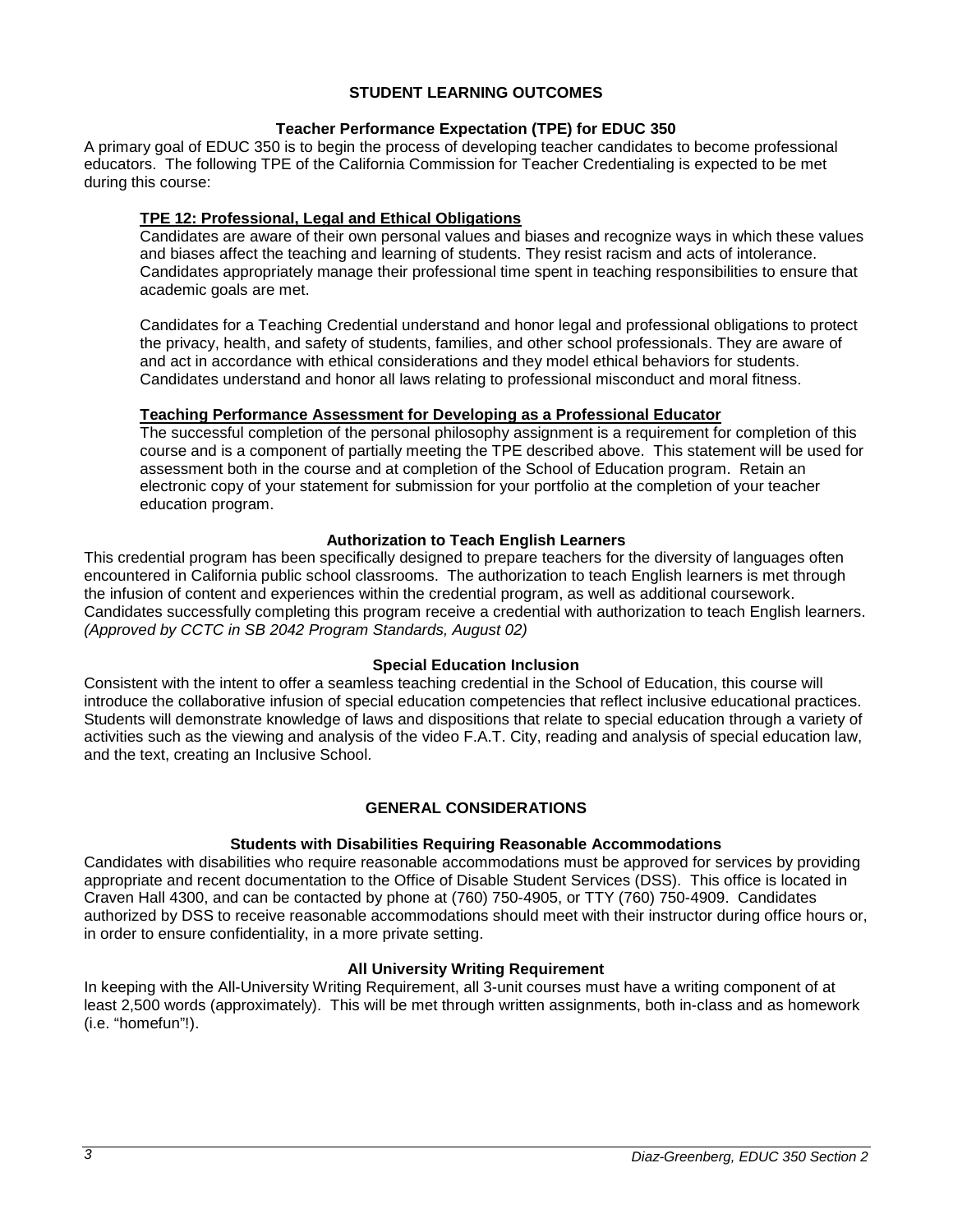### **CSUSM Academic Honesty Policy**

"Students will be expected to adhere to standards of academic honesty and integrity, as outlined in the Student Academic Honesty Policy. All written work and oral presentation assignments must be original work. All ideas/materials that are borrowed from other sources must have appropriate references to the original sources. Any quoted material should give credit to the source and be punctuated with quotation marks.

Students are responsible for honest completion of their work including examinations. There will be no tolerance for infractions. If you believe there has been an infraction by someone in the class, please bring it to the instructor's attention. The instructor reserves the right to discipline any student for academic dishonesty in accordance with the general rules and regulations of the university. Disciplinary action may include the lowering of grades and/or the assignment of a failing grade for an exam, assignment, or the class as a whole."

Incidents of Academic Dishonesty will be reported to the Dean of Students. Sanctions at the University level may include suspension or expulsion from the University.

# <span id="page-3-0"></span>**Plagiarism:**

As an educator, it is expected that each candidate will do his/her own work, and contribute equally to group projects and processes. Plagiarism or cheating is unacceptable under any circumstances. If you are in doubt about whether your work is paraphrased or plagiarized see the Plagiarism Prevention for Students website [http://library.csusm.edu/plagiarism/index.html.](http://library.csusm.edu/plagiarism/index.html) If there are questions about academic honesty, please consult the University catalog.

### **Use of Technology**

<span id="page-3-1"></span>Candidates are expected to demonstrate competency in the use of various forms of technology (i.e. word processing, electronic mail, Moodle, use of the Internet, and/or multimedia presentations). Specific requirements for course assignments with regard to technology are at the discretion of the instructor. Keep a digital copy of all assignments for use in your teaching portfolio. All assignments will be submitted online, and some will be submitted in hard copy as well. Details will be given in class.

# **Electronic Communication Protocol**

<span id="page-3-2"></span>Electronic correspondence is a part of your professional interactions. If you need to contact the instructor, e-mail is often the easiest way to do so. It is my intention to respond to all received e-mails in a timely manner. Please be reminded that e-mail and on-line discussions are a very specific form of communication, with their own nuances and etiquette. For instance, electronic messages sent in all upper case (or lower case) letters, major typos, or slang, often communicate more than the sender originally intended. With that said, please be mindful of all e-mail and on-line discussion messages you send to your colleagues, to faculty members in the School of Education, or to persons within the greater educational community. All electronic messages should be crafted with professionalism and care.

Things to consider:

- Would I say in person what this electronic message specifically says?
- How could this message be misconstrued?
- Does this message represent my highest self?
- Am I sending this electronic message to avoid a face-to-face conversation?

In addition, if there is ever a concern with an electronic message sent to you, please talk with the author in person in order to correct any confusion.

### **Credential Program Recommendations**

<span id="page-3-4"></span><span id="page-3-3"></span>As one of several evaluation methods, EDUC 350 course instructors are asked for feedback concerning credential candidates who are applying for programs at Cal State San Marcos. Keep in mind that your professionalism and hard work in this class not only affect your course grade, but also indicate your readiness for a credential program.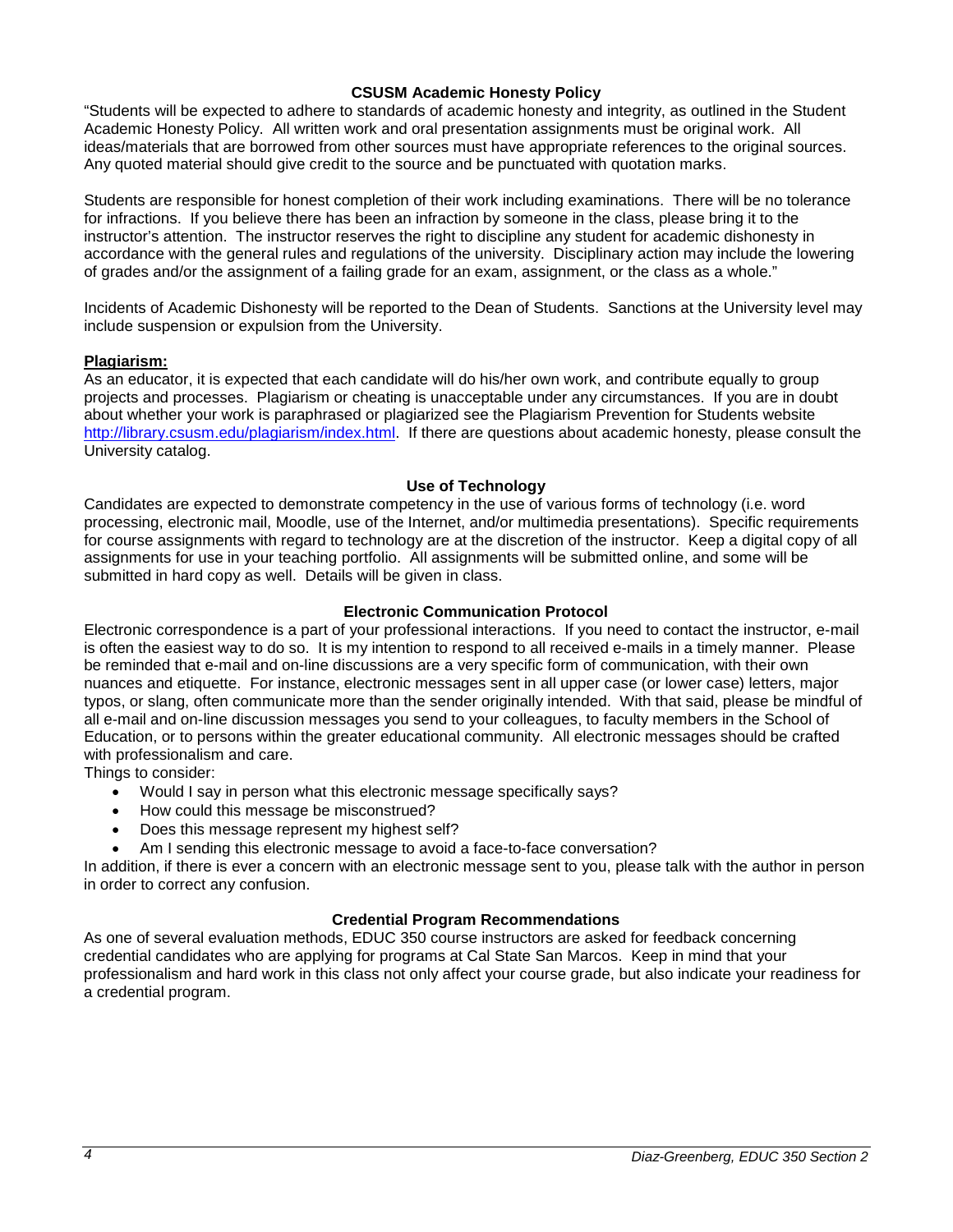# **School of Education Attendance Policy**

Due to the dynamic and interactive nature of courses in the School of Education, all students are expected to attend all classes and participate actively. Absences and late arrivals/early departures will affect the final grade. A minimum grade of C+ is required in EDUC 350 to qualify as prerequisite for admission to the Cal State San Marcos teacher credential program. SOE attendance policy states, "At a minimum, students must attend 80% of class time, or s/he may not receive a passing grade for the course at the discretion of the instructor. Individual instructors may adopt more stringent attendance requirements." Should students have extenuating circumstances, please contact the instructor as soon as possible. Additionally, the following attendance policy will apply:

ONE class session may be missed without penalty to your grade.

Each additional missed class will drop your final grade by ONE letter grade.

# **Class Discussions and Participation**

<span id="page-4-0"></span>Students will engage in student-centered learning each class session, and will be expected to actively participate.

- Do you participate in class discussions productively, sharing your knowledge and understandings?
- Do you interact productively with peers, taking on a variety of roles (leader, follower)?
- Do you contribute appropriately to group work—do you "do your share"?
- Are you able to accept others' opinions?
- Are you supportive of others' ideas?
- Do you support your peers during their presentations?
- Can you monitor and adjust your participation to allow for others' ideas as well as your own to be heard?

# **COURSE REQUIREMENTS AND GRADING STANDARDS**

<span id="page-4-1"></span>Teacher education is a professional preparation program. It is expected that students will come to class prepared to discuss the readings, submit required assignments, and participate in class activities. Students are expected to adhere to academic honesty and integrity, standards of dependability, confidentiality and writing achievement. Because it is important for teachers to be able to effectively communicate their ideas to students, parents, colleagues, and administrators, writing that is original, clear and error-free is a priority for the School of Education. Keep a digital copy of all assignments for use in your teaching portfolio. All assignments will be submitted on Cougar Courses and as hard copies to the instructor. It is expected that work will be turned in on time. Please discuss individual issues with the instructor. Points will be deducted if assignments are submitted late (10% penalty per day late; no credit will be awarded after 5 days).

The course deals with complex material processed in a variety of ways. Structured interactions, group processes, oral presentations, guided discussion of readings, and self-disclosure exercises are the norm. **Students are expected to have read assigned materials by the date indicated in the syllabus, and should be prepared to discuss readings individually or in variously structured groups.** The degree of your engagement in these processes forms the basis for points assigned. Due to the fast paced and highly interactive nature of the course, regular attendance and full participation are expected: teaching and learning is difficult (if not impossible) if one is not present for and engaged in the process. Therefore, College Policy is amplified as follows:

1. Missing more than 1 class meeting will result in the reduction of one letter grade. 2. Arriving late or leaving early on more than two occasions will result in the reduction of one letter grade. 3. Illness and emergency circumstances will be negotiated on a case-by-case basis. Students are expected to establish appropriate personal, academic and career-ladder priorities. These measures should not be considered punitive. Rather, they should be viewed as taking appropriate individual responsibility for one's own learning in a democratic, collaborative and reciprocal-learning environment

<span id="page-4-2"></span>NOTE: If you will be absent, notify the instructor via email, as soon as possible, so arrangements can be made to save handouts, etc. You will be expected to submit that day's written assignments via Cougar Courses and email to avoid deduction of points. If you are given the option to revise your work, you must resubmit within one week.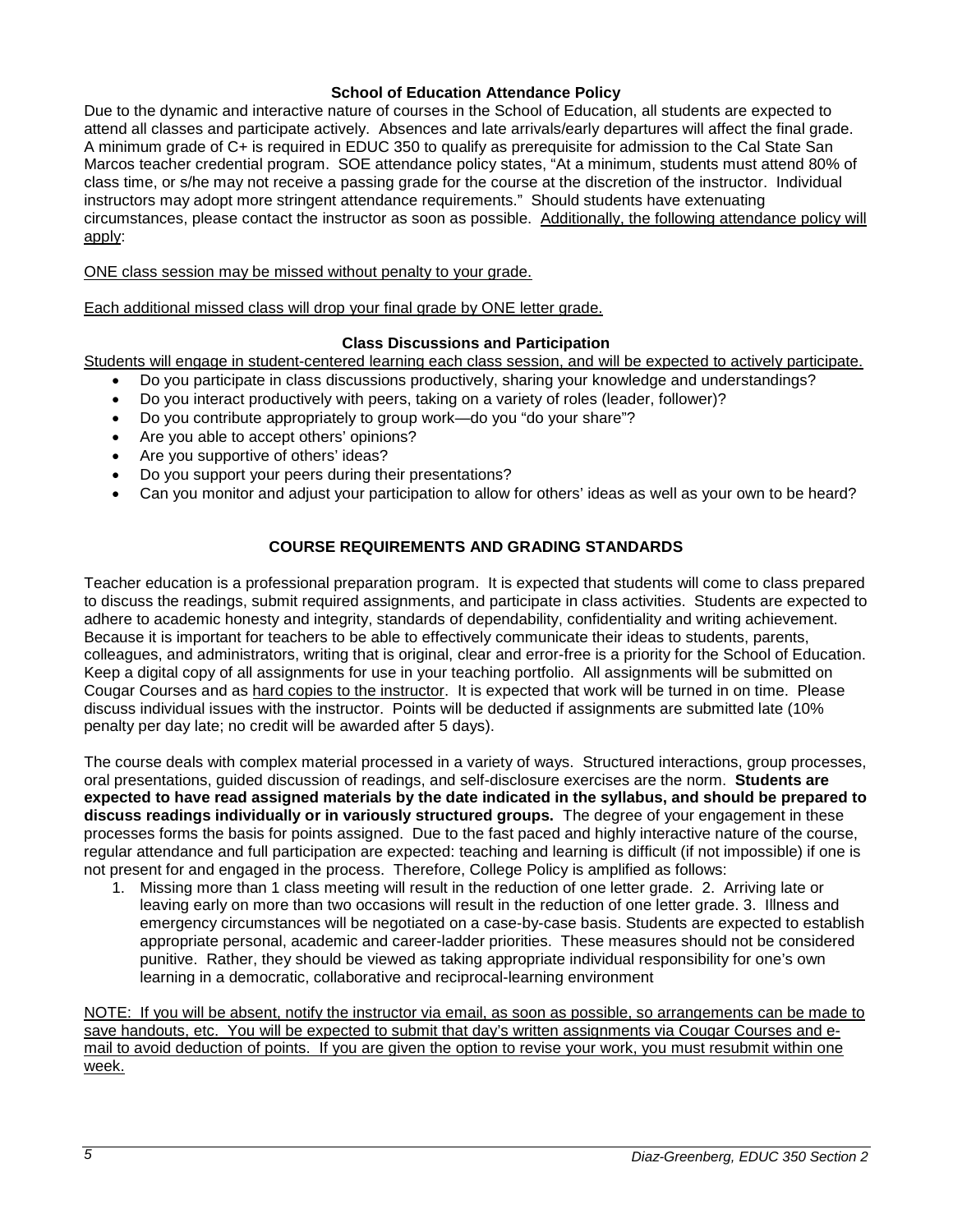### **Required Texts & Materials**

Sadker, David. A. & Zittleman, Karen. (2012). *Teachers, Schools, and Society: A Brief Introduction to Education* (3<sup>rd</sup> ed.). New York, NY: McGraw-Hill. ISBN 9780078024337

- - - - - - - - - - - - - Nieto, Sonia. (2006). *Why We Teach*. NY: Teachers College Press. ISBN 0807745936

Villa, R. A. and Thousand, J. S. (2005). *Creating an Inclusive School* (2<sup>nd</sup> ed.). Alexandria, VA: Association for Supervision and Curriculum Development.

Additional materials located in Cougar Course.

#### **Field Work**

<span id="page-5-0"></span>In addition to in-class work, assigned readings and projects, students will participate in 45 hours of supervised fieldwork assignments in a variety of public school settings. Details on the fieldwork are found on the SoE syllabus webpage, at the top of the list of syllabi for this semester. Documentation of these hours is required to receive a grade in EDUC 350. Cal State San Marcos students are expected to adhere to professional standards in their dress and behavior in the field. Required clearances (fingerprints, TB test) are the responsibility of the student. A recommendation (usually from the classroom teacher where most of the fieldwork is done, also known as a Field Experience Recommendation) is a requirement for admission to the Cal State San Marcos Teacher Credentialing programs. Please make sure to download all necessary forms, complete, and submit them on time.

# **Assignment Descriptions**

<span id="page-5-1"></span>Additional information and guidelines for some assignments will be posted on Cougar Courses.

# **1. Attendance, Participation & Professionalism (10 points)**

This class is designed for hands-on, active learning that requires some "stepping out" in order to better understand the role of teacher and learner. Some of these activities include partner and small group teaching presentations, group discussions, and different kinds of reflective writing. The primary purpose of these assignments is personal reflection and growth, as well as serving as fuel for our discussions. Attend class prepared to discuss assigned readings/topics and to be a cooperative participant.

### **Key skills/knowledge I will be evaluating:**

- Do you participate in class discussions productively, sharing your knowledge and understandings?
- Can you interact productively with your peers, taking on a variety of roles (leader, follower, etc.)?
- Do you contribute appropriately during group work to do your "share"?
- Are you able to accept others' opinions?
- Are you supportive of others' ideas? Do you have a "can do" attitude?
- Do you support your peers during their presentations?
- Can you monitor and adjust your participation to allow for your ideas as well as others' to be heard?

# **2. Peer Teaching (10 points)**

Peer Teaching provides an opportunity to reflect on learning about teaching through the assigned chapter. You are required to sign up with a peer-teaching group. Your group will be responsible for teaching your classmates the assigned material in *Teachers, Schools, and Society* for one session of the course. Groups will be formed on the second day of class. Each group should have three to five members. All group members are responsible for reading and analyzing a specific chapter of the textbook. Your group will condense the information from your assigned chapter in such a way as to make the content assessable to your classmates. You will provide a 15-20 minute discussion that is interactive and should engage the class and allow us to examine the material in a meaningful way that promotes critical thinking and varied perspectives. You may also share additional resources found related to the topics. Each member of the group will need to upload a copy of the assignment presented to class in order to obtain full credit.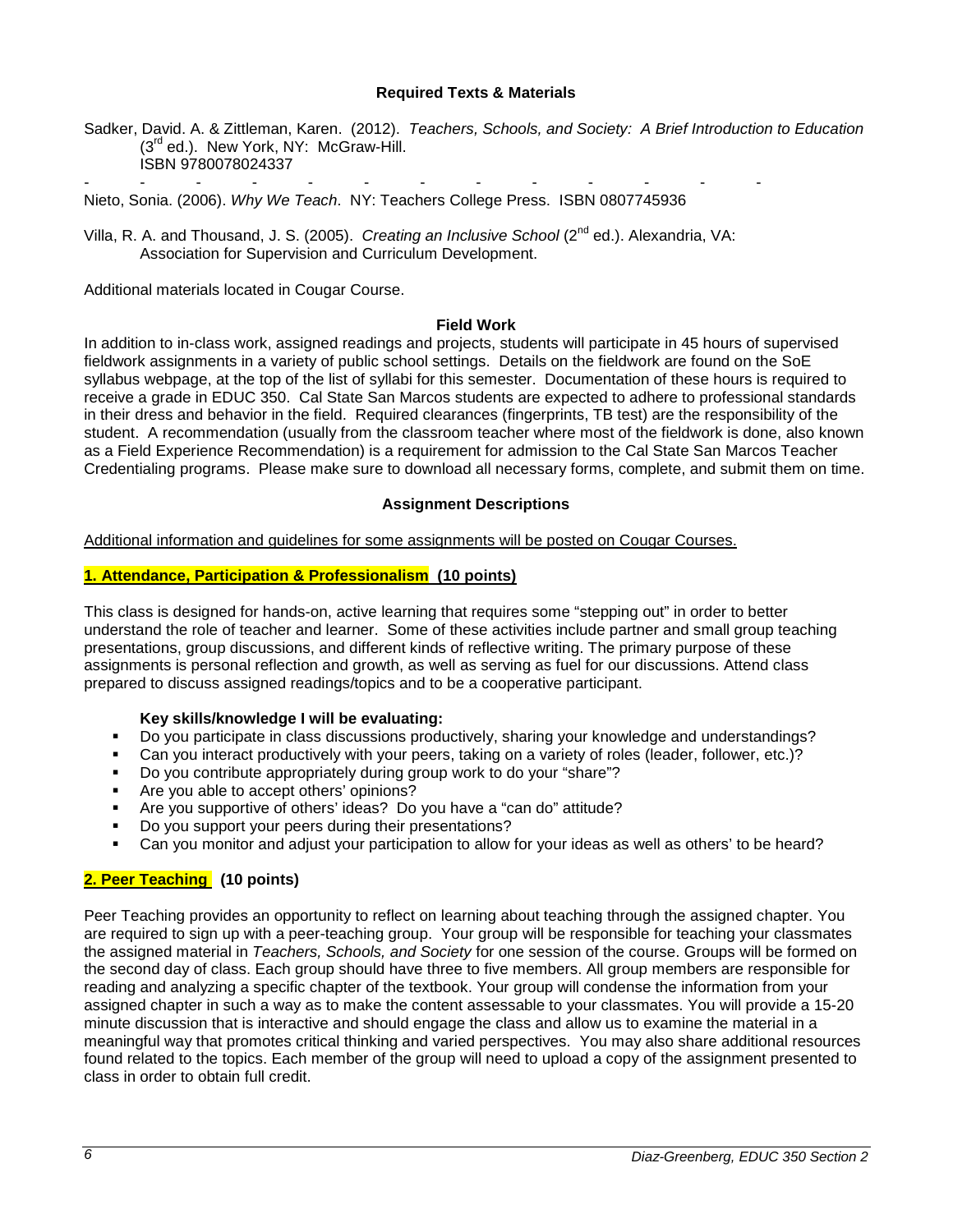### **Key skills/knowledge I will be evaluating:**

- At what level have you comprehended the reading? Is your presentation reflective of the issues and your thinking?
- What connections and relationships have you been able to make with the reading and prior class discussions, fieldwork, and class activities?

# **3. Classroom Observation Record (log) and 5 Classroom Observation Reports (15 pts)**

This assignment is designed to help you to better understand the complexity of today's classrooms, students and the various ways teachers address the needs of their classes – and to engage in a variety of classroom settings in order to determine if, and at what level, you might want to teach.

Students will maintain a log of hours spent observing/participating in classrooms. This log should reflect a minimum of 45 hours spent in various classrooms at different grade levels and on different sites. In addition, students will document their field observations, connections to concepts studied in EDUC 350, analyses, and questions through 5 formal written Classroom Observation Reports.

# **Key skills/knowledge I will be evaluating:**

- Can you articulate your assumptions/expectations about a given setting and then identify how your observation affects those assumptions/expectations?
- Can you observe key details, seeing both the "big picture" of the classroom and specific methods, interactions, etc.?
- Can you responsibly monitor your placement to include meeting the requirements of varied settings and minimum hours?
- Can you relate your class work and readings to your observations and provide an insightful analysis?

# **4. Interview Assignment (10 points)**

Select one of the following individuals to interview:

o *K-12 Public School Teacher*: One way to better understand what it is like to be a teacher is to talk to a real one! Interview one with at least 3 years of experience or one who has retired in the last year or two.

Ideas for questions will be provided and you are encouraged to design your own questions. You will share your findings in class and turn in a written summary of the interview results, in narrative form, that will analyze the responses and provide personal reflections based on readings and class discussions.

# *Gathering information:*

Interview a current or retired teacher who has had at least 3 years of full–time experience in elementary, middle, or secondary school classrooms. Suggested questions are:

Why did the teacher choose to enter teaching? How attractive was the profession to prospective teachers at that time? What were the other career paths available; were any others seriously considered? Does the teacher have any regrets about becoming a teacher?

What professional education did the teacher have? How helpful was it in learning to teach? At what point did the teacher feel comfortable as a teacher?

What were/are the teacher's goals for the education of students? Have these goals changed over the years? What career moves (school buildings, grade level, special students, subject matter, etc.) has the teacher made? To what extent were those moves voluntary? For current teachers, are further moves desired? If so, what are they, and why?

What have been the major joys and frustrations of teaching? What would help increase the joys and minimize the frustrations? On what issues does the teacher feel strongly about making changes in the way that schooling occurs now?

How did/does the teacher learn about his/her students' lives and needs? How similar are the backgrounds of the teacher and his/her students? What have been the teacher's experiences with "culture shock" in working with students from different backgrounds?

What are some favorite memories from the teacher's classroom? Does the teacher tend to remember individual students or activities, or are the memories more general?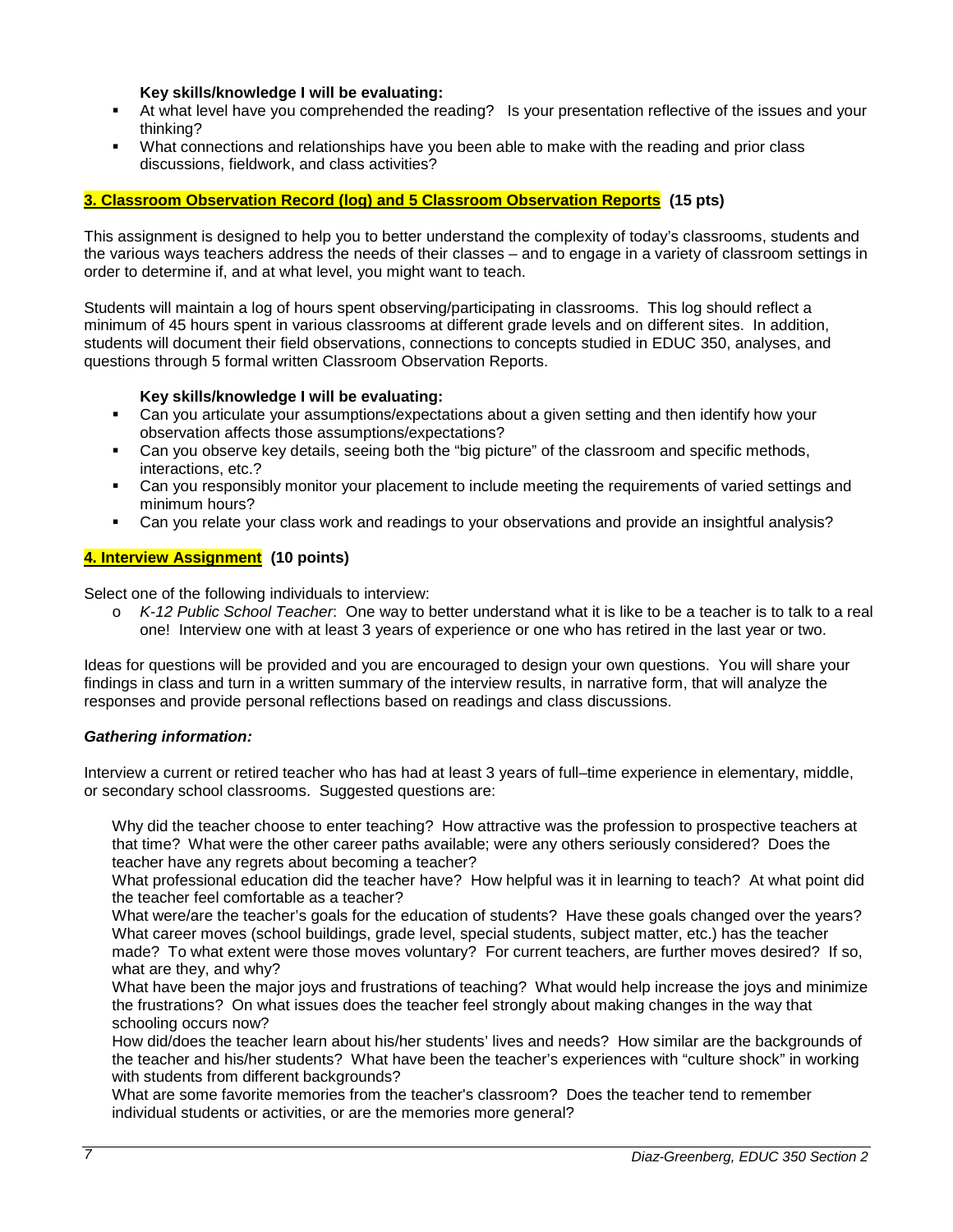What does the teacher think of current "hot issues" in education such as the California High School Exit Exam and the No Child Left Behind Act? How does the teacher take action to address new reforms that impact his/her classroom?

What is the teacher's metaphor for "teaching" or "teacher"? What are the main features of the teacher's approach toward teaching? What has the teacher learned from being a teacher?

### *Analysis:*

After collecting your information, think about what you have learned about this teacher. Focus on a few themes that best characterize what you have heard. Do not try to be all-inclusive. *Protect your teacher's confidentiality by using a pseudonym and masking identifying details.*

In your analysis, incorporate what you have been learning about becoming and being a teacher. How does your teacher fit within the material addressed in your readings and in class? What issues are raised through your interview? What are the implications of your interview as you think about becoming a teacher? Be sure you include at least one reference to the readings/discussions we have in class.

# *Criteria for evaluation:*

Exemplary papers are characterized by:

Completeness of description of the teacher's experiences and views Explanation of how the teacher interview relates to your thinking about teaching Integration of coursework (readings + discussions) into the analysis Correct grammar, syntax, and spelling

### **Key skills/knowledge I will be evaluating:**

- Were you able to arrange, organize, and conduct an interview that yielded useful and interesting information?
- If you were not sure of answers, did you ask your interviewee for clarification so you understood? Did you use follow up questions to probe for deeper responses?
- Were the questions you created thought provoking?
- Were your analyses and reflections based on information you have learned in EDUC 350 and prior knowledge?

# **5. Nieto Book** *Why We Teach* **(10 points)**

To gain a more personal look into the experiences of teachers, you will read the Introduction and Conclusion sections of *Why We Teach*, as well as an assigned section.

Prepare a 2-page essay (double spaced) in which you take on the role of "book section reviewer." Identify the section you read and then consider the following questions:

- o How has your view of teaching changed as a result of your reading in *Why We Teach*?
- o What is the most valuable "learning" to be gained from this book?
- o What did the teacher(s) do to address their students' and their own needs?
- o How does the experience of the teacher(s) relate to the readings and discussions from your coursework this semester?

### **Key skills/knowledge I will be evaluating:**

- Were you able to devise a well-written essay that addresses the questions above in a thoughtful manner?
- Were you able to work well with your peers and develop an engaging group presentation?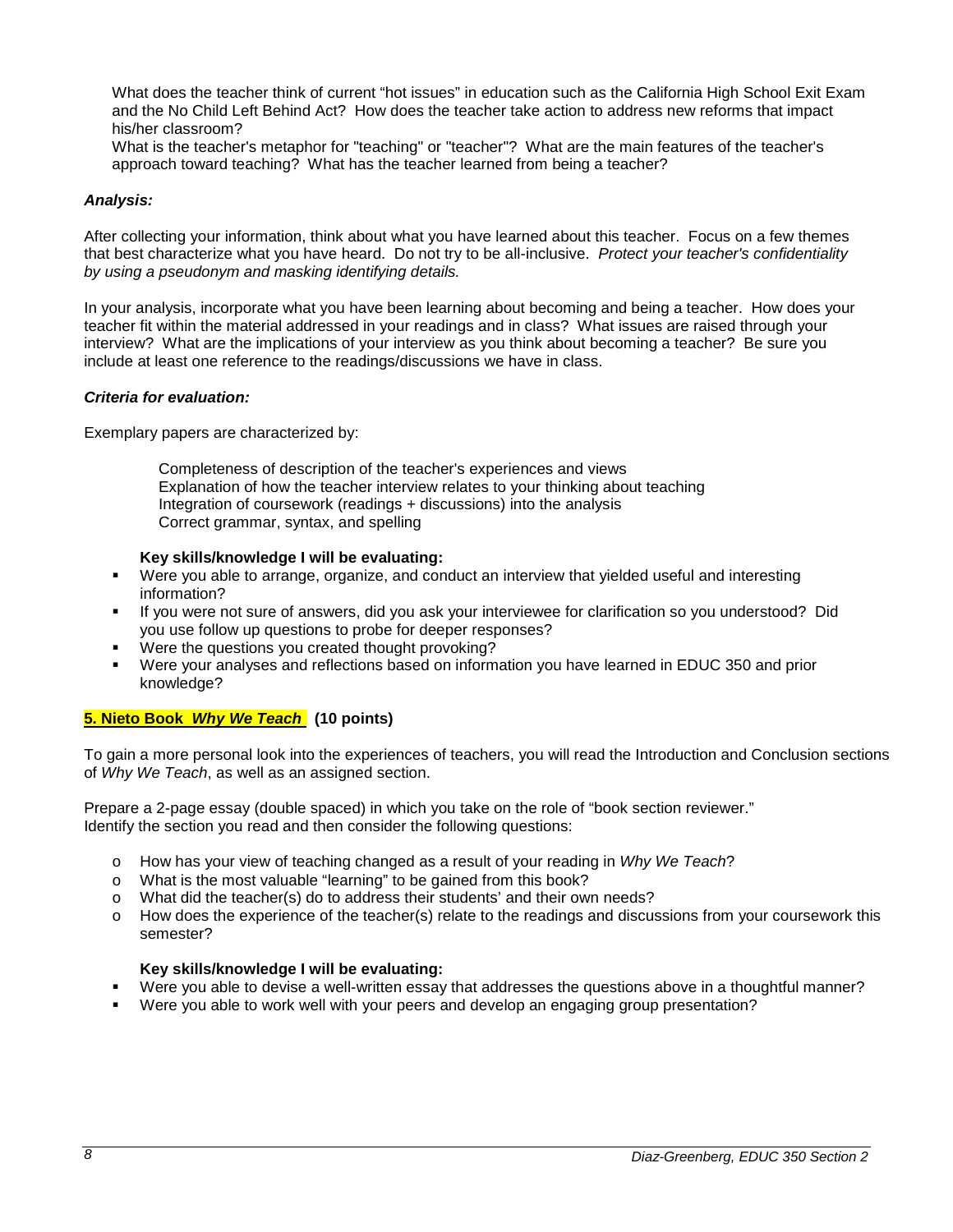# **6. Inclusion Assignment—The Outsider (10 points)**

Many students with special needs come to view themselves as "outsiders" because they are labeled as different from the typical student. But most of us experienced some sense of being an outsider during our K-12 years. After reading chapters 1-3 in *Creating an Inclusive School* and at least two of the *Voices of Inclusion*, write a reflective essay (2 to 3 pages, double spaced) wherein you comment on your own (or a friend's) school experience that caused you to feel like an outsider. Reasons could include differences due to gender, religion, looks, beliefs/interests, family situation, academic ability, etc. Make at least 1 specific connection to the VT text. Consider the questions listed below. Due date FEB 25, 2014

- o What personal characteristics fostered your (or your friend's) feelings of being an outsider?
- o How did you react and cope with the situation?
- o Did you share your experience with any teachers? Did any teachers assist you?
- o What could school staff, parents or friends have done to help?
- o In what ways did this experience change you? What did you "learn" from this experience?<br>  $\sim$  How might this experience make you a more sensitive teacher?
- How might this experience make you a more sensitive teacher?

### **Key skills/knowledge I will be evaluating:**

- Were you able to devise a cogent written reflection that addresses the questions above in a thoughtful/analytical manner?
- Did you make at least one specific (quote) connection to the VT book?

# **7. Contemporary Issues Research (15 points)**

# **Key skills/knowledge I will be evaluating:**

- Did you select an article that has depth and importance?
- Can you speak articulately about your article's content?

Choose a major contemporary issue in education that interests you and two partners. Research the issue together and prepare an oral report to share in class. The presentation should provide a description of the issue, its pros and cons, an analysis of the issue's implications (the "so what"), and a summary or conclusion. Also, you will be responsible for presenting an item from the news that ties in to your education topic. The item may be from the internet (e.g., www.edweek.org/), newspaper, or magazine, and may pertain to local or national/international issues. You will summarize and present the importance of the news for your classmates and the connection it has to your topic. Be sure to make a connection to implications for teachers in California if the news is from afar.

At the time of your presentation each partner group will provide a one page typed abstract as well as a selected reading list (12-15 references in bibliographic form) for each class member. The instructor's copy should include each member's name and a description of each person's role in researching the topic and developing the presentation. Each group will also be responsible for developing a peer and self-evaluation for their presentation that will be given to the instructor after the oral presentation is completed. Selected members of the class will use the peer evaluation, and the group presenting will use the self-evaluation. Additional guidelines, format, and suggested topics will be discussed in class. Presentations are done on an on-going basis throughout the semester.

### **Key skills/knowledge I will be evaluating:**

- Do you understand a major issue affecting education and can you speak intelligently to your peers?
- Did you read from enough sources to gather relevant information and then present this in a synthesized manner?
- Are you able to organize resources (materials, people, etc.) in support of a goal (in this case, your presentation—which includes the use of Power Point technology)?
- Did you present your information confidently, creatively, concisely and in an organized manner?
- Are you able to apply what you have learned about effective teaching to engage your audience during your presentation?
- Did you develop an appropriate abstract and bibliography?
- Did you select an article that has depth and importance?
- Can you speak articulately about your article's content?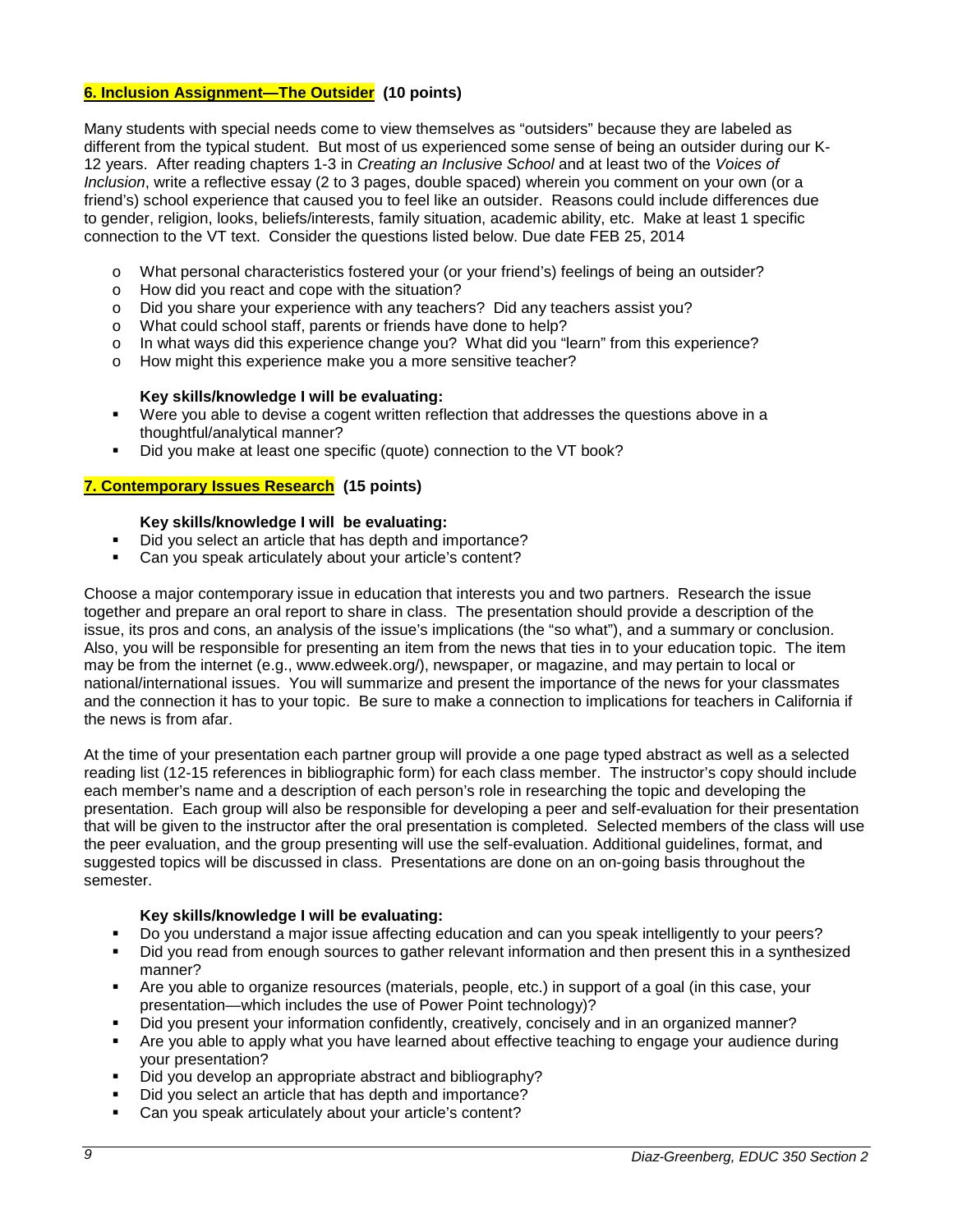# **8. Personal Philosophy of Teaching, Learning, Schooling & Inclusivity (15 points)**

To summarize your learning in this course, help you to clearly articulate your emerging beliefs about teaching, learning, schooling, and inclusivity, and prepare for future interviews, you will be asked to submit a 4-5 paper (doublespaced) that explains your personal philosophy of schooling, learning, and teaching. Follow he template below, and self-assess before you turn in the paper. It is recommended that you have someone else read your paper and assess it against the Criteria listed below.

### **Paper Introduction**

Name your philosophy (or combination of philosophies) Explain why you are attracted to this philosophical stance. Is it due to your own schooling and/or background, what you've seen in schools since your own school days, the influence of particular persons, texts, other experiences with children/youth, etc.? Describe the level of schooling and subject field(s) you hope to teach.

### **Nature of schooling**

Describe what you believe is the purpose of schooling in a democracy. How will you as a teacher help achieve these purposes? Give 1-2 examples of how this will look in your classroom/career.

### **Nature of the learner**

Describe what you believe is the nature of the learner. What are your thoughts about the students you will teach? What do they need from a teacher? Give 1-2 examples of how this will look in your classroom.

# **Nature of the teaching/learning process**

Describe what you believe is the nature of the teaching/learning process?. What do you believe counts as knowledge and how should it be presented? How will you as a teacher use subject matter and other experiences to guide students toward meaningful learning activities? Give 1-2 examples of how this will look in your classroom.

# **Teacher dispositions and actions**

Describe what behavior (disposition/attitude & actions) you will exhibit in order to carry out your philosophical position. Give 1-2 examples of how this will look in your career.

### **Conclusion**

Recap your philosophy. What are your outstanding questions/concerns/thoughts about becoming a teacher?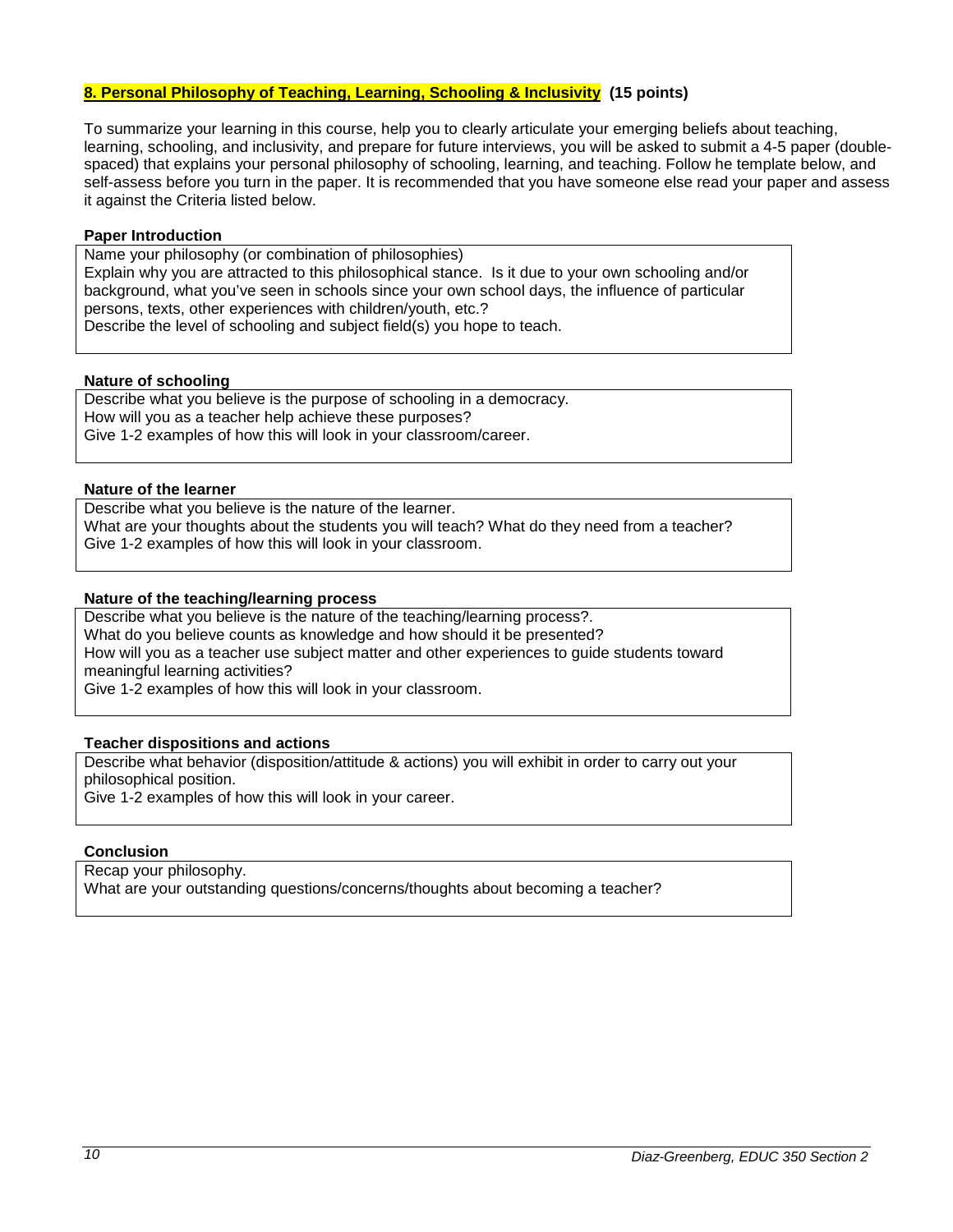### **Criteria for Self- Assessment of Philosophy Paper**

Be sure to self-assess using the following criteria. Submit the self-assessment with your final draft of your philosophy paper (at least one "beefy" paragraph). These are the criteria that will be used to evaluate your philosophy paper.

Exemplary papers have the following characteristics:

**Ideas:** The paper is clear and focused. It holds the reader's attention. Relevant information and details enrich the central theme. Ideas are supported by research, practical knowledge and experience. Conclusions show insight. **Organization:** The organizational structure enhances and showcases the central idea or theme of the paper. An inviting introduction draws the reader in; a satisfying conclusion leaves the reader with a sense of closure and resolution. Sequencing is logical and effective. Thoughtful transitions tie parts together. The paper flows so smoothly, the reader hardly thinks about it.

**Connections**: The paper includes multiple references to EDUC 350 class experiences (specific text selections, class discussions, fieldwork observations, assignments, current events, etc.).

**Voice:** The writer of this paper speaks directly to the reader in a manner that is individual, compelling, engaging, and has personality.

**Sentence Fluency:** The writing has an easy flow. Sentences enhance the meaning. Sentences vary in length and structure. The piece has purposeful and varied sentence beginnings.

**Conventions:** The writer demonstrates a good grasp of standard writing conventions. Spelling is generally correct. Punctuation is accurate. Grammar and usage are correct. Paragraphing tends to be sound. The piece needs very little additional editing.

# **Key skills/knowledge I will be evaluating:**

- Did you draw on all your resources/experiences (not just the book) to write your philosophy?
- Are you clear about your own beliefs? Did you address the needs of all learners?
- Can you articulate your ideas fluently and coherently with correctness?
- Is it clear you have had enough exposure to schools to write your current philosophy?
- Did you address the areas of teaching, learning, schooling and inclusivity?

### <span id="page-10-0"></span>**Grades:**

Grades will be determined by the total number of points earned (100 points possible): Please note that you need to submit every assignment on Cougar Courses to get full credit. In addition, you need to bring a printed copy of each assignment to class on the due date.

| $A = 95-100$ $A = 90-94$ $B = 80-89$ | $C+ = 77-79$ | $C = 70-76$ | $D = 60 - 69$ |
|--------------------------------------|--------------|-------------|---------------|
|                                      |              |             |               |

**Assignment Values**: (100 points)

| $\bullet$ | Participation and Professionalism                    | 10 points |
|-----------|------------------------------------------------------|-----------|
| $\bullet$ | Peer Teaching on textbook chapters                   | 10 points |
| $\bullet$ | <b>Classroom Observation Reports</b>                 | 15 points |
| $\bullet$ | <b>Interview Assignment</b>                          | 10 points |
| $\bullet$ | Nieto Essay                                          | 10 points |
| $\bullet$ | Inclusion - The Outsider                             | 10 points |
| $\bullet$ | <b>Current Events and Contemporary Issues Report</b> | 20 points |
| $\bullet$ | Personal Philosophy of Teaching                      | 15 points |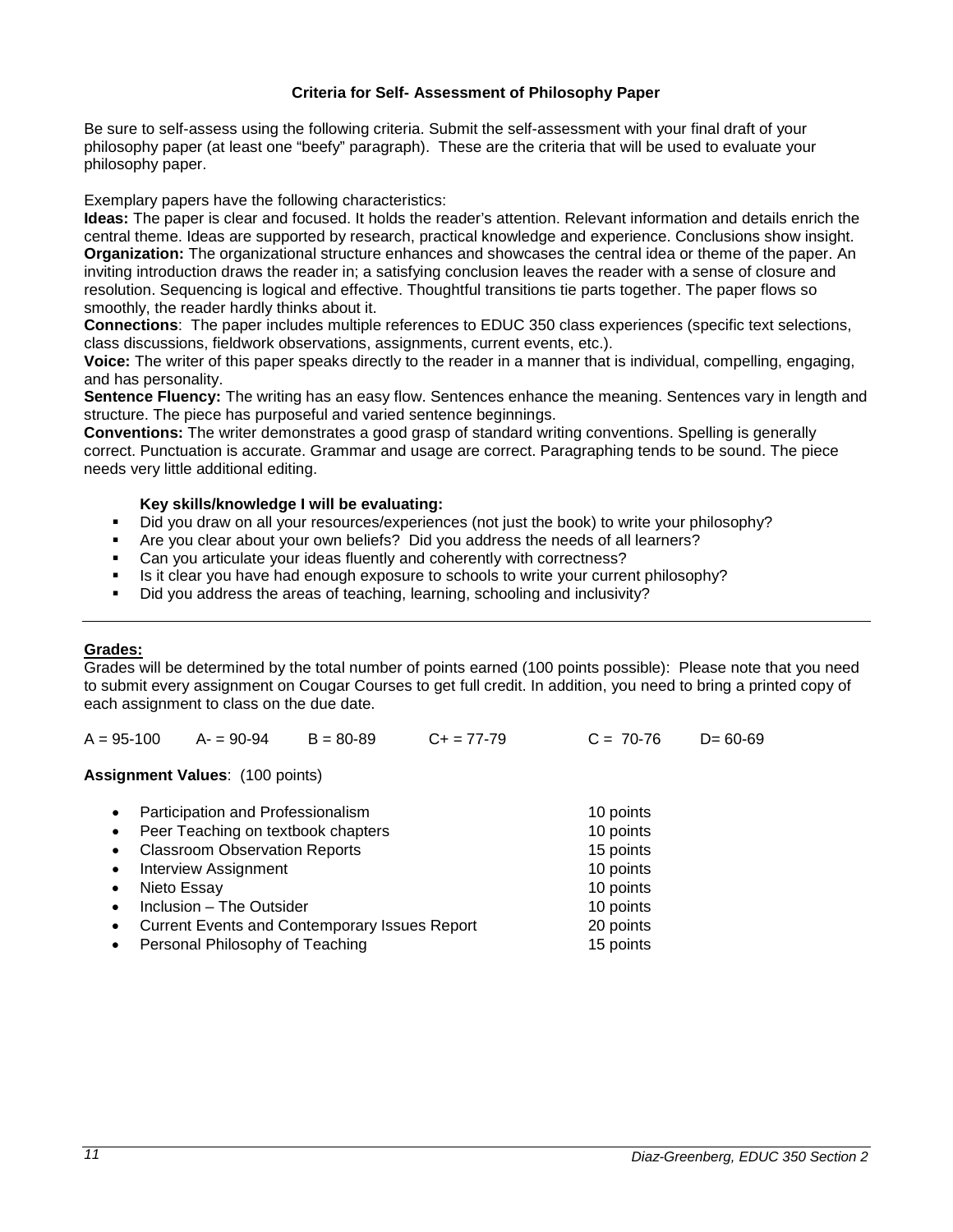# A Holistic View on Grades and Performance

This course will begin to prepare you for a career in which you will significantly impact human lives. No amount of training will ever be enough. Giving less than 100% is not sufficient. Therefore, your instructor assumes everyone in the class will aim to perform at the highest level possible.

Following are characteristics of an "A" student.

An "A" student is one who:

- completes all assignments on time and demonstrates the ability to summarize, analyze, and/or reflect at high levels.
- varies sources of information for assignments, demonstrating high degree of effort in pursuing varied perspectives around important educational issues.
- completes all the reading assignments and develops thoughtful and thorough responses.
- produces papers that reveal a commitment to self-discovery and learning.
- produces papers at a professional level in terms of both writing and content.
- develops a high quality presentation, demonstrating significant learning around a contemporary issue.
- presents confidently and intelligently, demonstrating effective teaching skills.
- completes assignments in/out of class with a focus on learning and exploration, pushing him/herself to better understand the profession through quality work.
- attends **every class meeting** and is fully engaged during class.
- pushes him/herself to new understandings by participating in discussions, sharing his/her opinions, and valuing others' perspectives.
- contributes to the positive environment of the class by respecting all members.
- completes the Personal Philosophy of Education paper to reveal significant understanding of the complexities of the education profession and to demonstrate learning around course goals.
- completes all field experience work (45 hours, 3 different settings, & 5 written reports) with high quality analysis and reflection, and a willingness to "stretch" beyond what s/he already knows.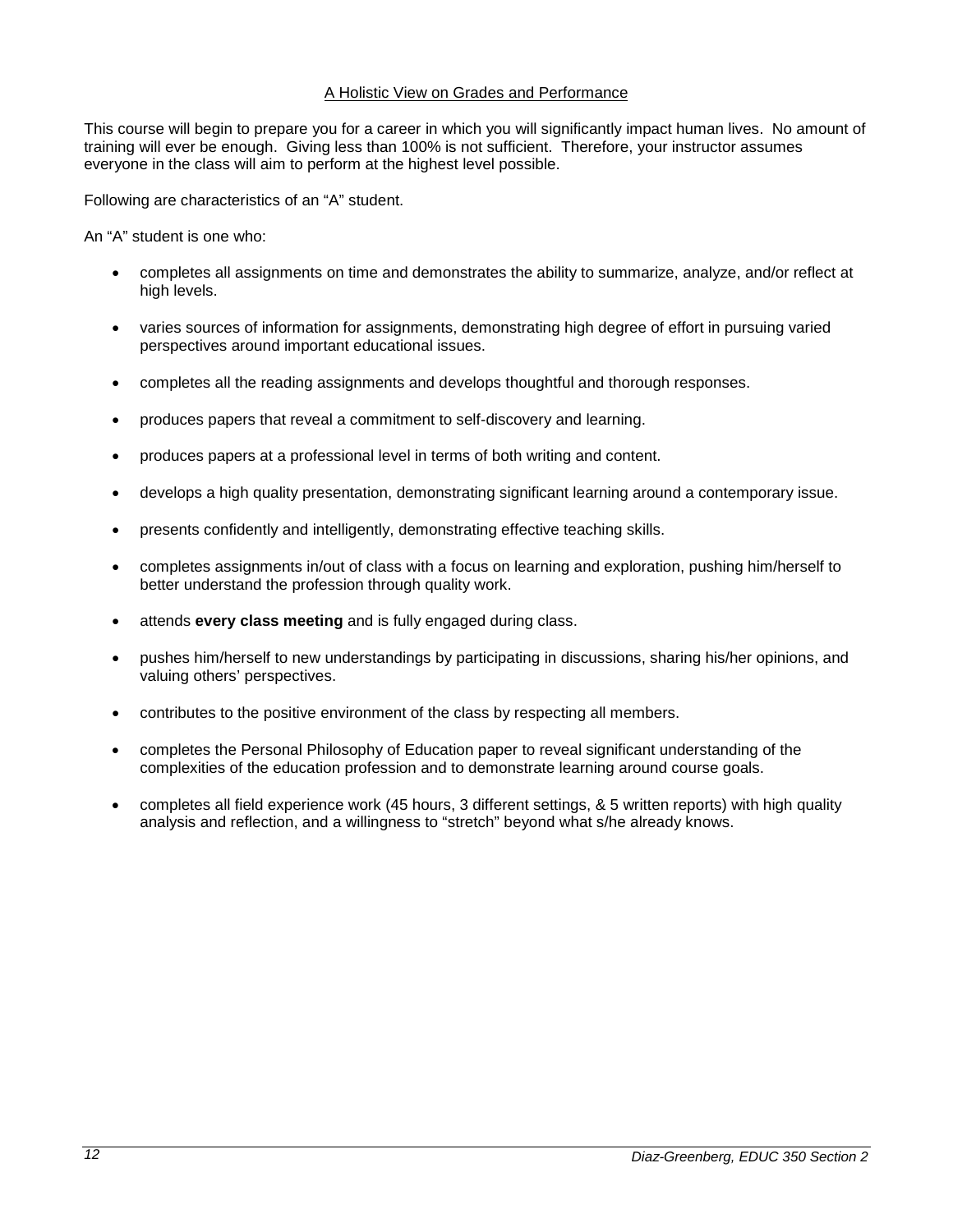# **SCHEDULE/COURSE OUTLINE**

<span id="page-12-0"></span>

| <b>Date</b>     | <u>Topic</u>                                                                       | <b>Session Description</b>                                                                                                                                                                                                                                                                                                                                                                                                                                                                                                                                                                                                                                                                                                                                                       | <b>Assignment</b>                                                                                                                                                                                                                                                                                                                                                                                                                                                        |
|-----------------|------------------------------------------------------------------------------------|----------------------------------------------------------------------------------------------------------------------------------------------------------------------------------------------------------------------------------------------------------------------------------------------------------------------------------------------------------------------------------------------------------------------------------------------------------------------------------------------------------------------------------------------------------------------------------------------------------------------------------------------------------------------------------------------------------------------------------------------------------------------------------|--------------------------------------------------------------------------------------------------------------------------------------------------------------------------------------------------------------------------------------------------------------------------------------------------------------------------------------------------------------------------------------------------------------------------------------------------------------------------|
| Jan 22,<br>2014 | Session one-<br>Course<br>introduction                                             | What are the expectations for this class and<br>what are the central themes that will be<br>covered this semester?<br>What are the expectations for the fieldwork<br>components of this class?<br>What are the expectations of the final<br>presentation of this class?<br>What are the three levels of public schooling?<br>How will I navigate through this course?<br>What is the difference between education and<br>schooling?<br>Preparation for this module:<br>Read and study the directions for module 1<br>and the overview of module elements.<br><b>Read</b> the two articles in the module.<br><b>Review</b> the directions for the fieldwork and<br>class presentations.<br>Study the three levels of public schooling<br>grid. (This will help you understand the | Be sure to upload your photo<br>into the course shell. Introduce<br>yourself to the class by<br>answering the questions:<br>What is your name?<br>What do expect to learning from<br>this course?<br>Tell us the name of your favorite<br>ice cream flavor.<br>Write out a description of what it<br>means to be an educated person<br>and what it means to be a<br>person that has only been<br>schooled.<br><b>Assignment for next class:</b><br><b>Read Chapter 1</b> |
| Jan 29,<br>2014 | Session two-<br>Becoming a<br>teacher                                              | fieldwork for the course.)<br>What are the mechanics of obtaining a<br>credential?<br>Is teaching a real profession?<br>What does becoming a teacher entail?<br>What are my assumptions about the teaching<br>profession?<br>Preparation for this module:<br>Read the directions: Becoming a teacher and<br>The First Year.<br>Review the PBS web link that accompanies,<br>The First Year.<br>Watch the video The First Year.                                                                                                                                                                                                                                                                                                                                                   | <b>Peer Teaching Chapter</b><br>1.<br><b>Complete the Credential</b><br>program quiz.<br>After class: Upload<br>and complete the<br>response grid for The<br>First Year video.                                                                                                                                                                                                                                                                                           |
| Feb 5,<br>2014  | Session three-<br>The goals of<br>education and the<br>dimensions of<br>curriculum | What are the goals of education?<br>What are the varieties of curriculum in today's<br>schools?<br>What is the hidden curriculum and how does it<br>impact day-to-day teaching and learning?<br>What counts as knowledge and whose<br>knowledge is the most valued in schools?<br>Preparation for this module:<br>Read the Goals of Education.<br>Read and study the glossary/article of<br>curriculum types.<br>Watch the video, Feathers in the Storm.<br>Download the video response sheet for<br>Feather in the Storm.                                                                                                                                                                                                                                                       | Peer Teaching Chapters 9 and<br>10<br>After class:<br><b>Complete</b> the curriculum quiz.<br>Submit the video response<br>sheet for Feather in the Storm.                                                                                                                                                                                                                                                                                                               |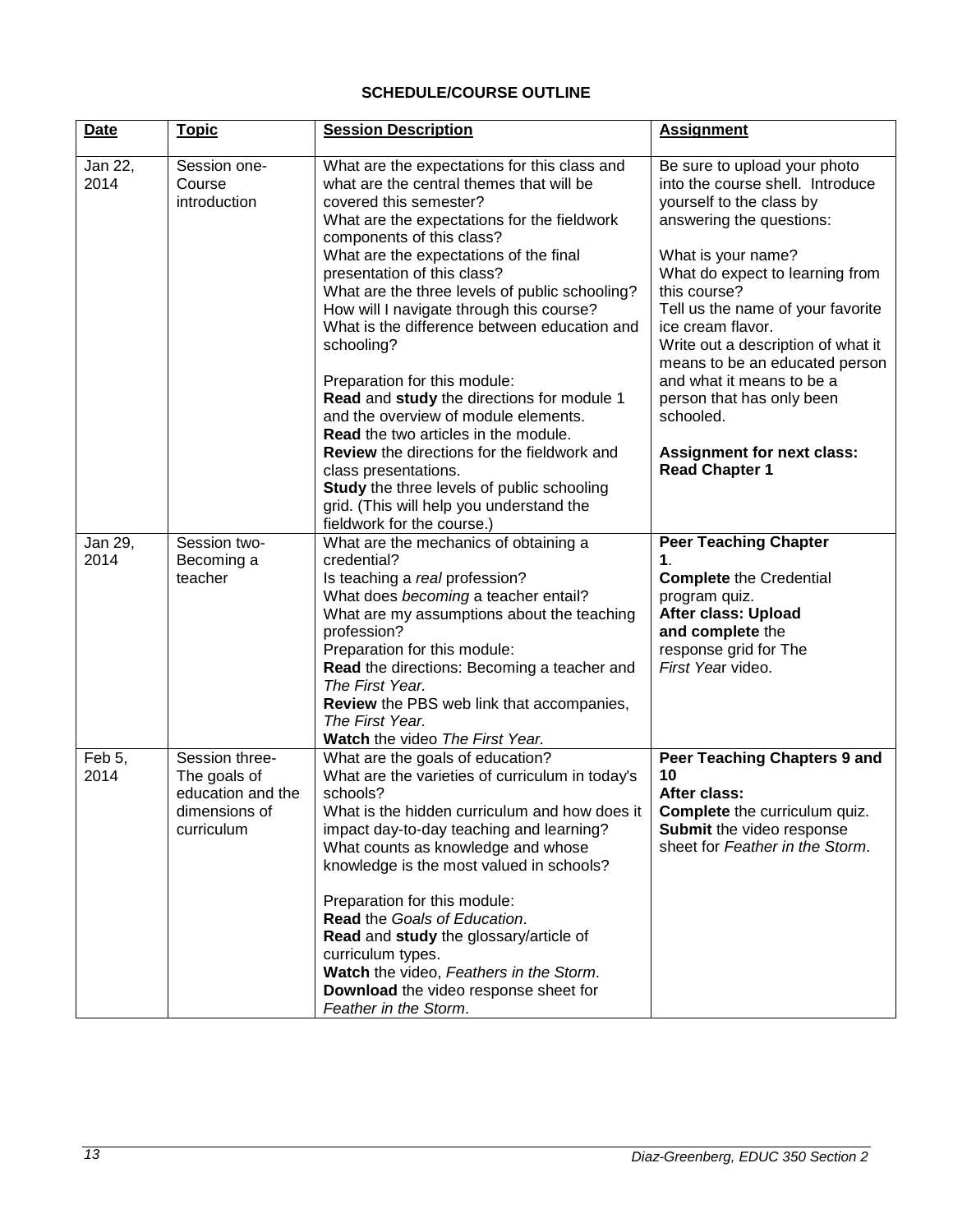| Feb 12,<br>2014 | Session four-<br>Bloom's<br>taxonomy,<br>Gardner's multiple<br>intelligences, and<br>Maslow's<br>hierarchy of needs | What is Bloom's taxonomy and what is its<br>significance to education?<br>What are Gardner's multiple intelligences and<br>how are they significant to education?<br>What is Maslow's hierarchy of needs and how<br>to do they impact teaching and learning?<br>What is the role of educational theory and<br>pedagogy?<br>Preparation for this module:<br>Read the directions and lecture notes:<br>Bloom's Taxonomy, Gardner's Multiple<br>Intelligences, and Maslow's Hierarchy of<br>Needs.<br>Read and study each web link and study                                                                                                                                                                                                                             | <b>Peer Teaching Chapter 2</b><br>Review Bloom's Taxonomy pp.<br>367 - 368<br>Gardner and Maslow review<br><b>Complete and upload Miss</b><br>Nelson is Missing taxonomy grid<br>assignment.                           |
|-----------------|---------------------------------------------------------------------------------------------------------------------|-----------------------------------------------------------------------------------------------------------------------------------------------------------------------------------------------------------------------------------------------------------------------------------------------------------------------------------------------------------------------------------------------------------------------------------------------------------------------------------------------------------------------------------------------------------------------------------------------------------------------------------------------------------------------------------------------------------------------------------------------------------------------|------------------------------------------------------------------------------------------------------------------------------------------------------------------------------------------------------------------------|
| Feb 19,<br>2014 | Session five-<br>Stories of practice<br>and the teacher<br>interview<br>On-line                                     | guide in the module.<br>How do teachers relate their stories of<br>teaching practice?<br>What is the significance of a story of teaching<br>practice?<br>What the essential elements of a teaching<br>story of practice?<br>How do the essential elements of story of<br>teaching practice?<br>How will I conduct a teacher interview?<br>Preparation for this module:<br><b>Read the directions and lecture notes: Stories</b><br>of Practice.<br>View the four mediasite videos: Introduction<br>to Stories of Practice, Percy Pie, The Drop of<br>Water that Swallowed the Sea, and, Robert<br>Sparrow.<br>Read the assignment guidelines for the<br>teacher interview assignment to prepare you<br>for work in the field.<br><b>Conduct the Teacher Interview</b> | <b>Conduct Teacher Interview.</b><br>Complete and upload the<br>reflection grid for Stories of<br>Practice.                                                                                                            |
| Feb 26,<br>2014 | Session six-<br>Inclusive<br>education and the<br>special needs<br>student                                          | What is education for inclusion?<br>What are the elements of an inclusive<br>classroom?<br>What are the 13 handicapping conditions?<br>What are the challenges facing individuals<br>living with autism?<br>What are the expectations for the inclusion<br>paper, The Outsider?<br>Preparation for this module:.<br>View both FAT City and In my language<br>videos.<br>Read and study the 13 Handicapping<br>conditions web page.<br>Review the Special education web links.                                                                                                                                                                                                                                                                                         | <b>Bring DRAFT of Outsider</b><br><b>Assignment</b><br>Submit FAT city response<br>sheet.<br>Take the 13 Handicapping<br>conditions quiz.<br><b>Complete</b> the Web links for<br>special education scavenger<br>hunt. |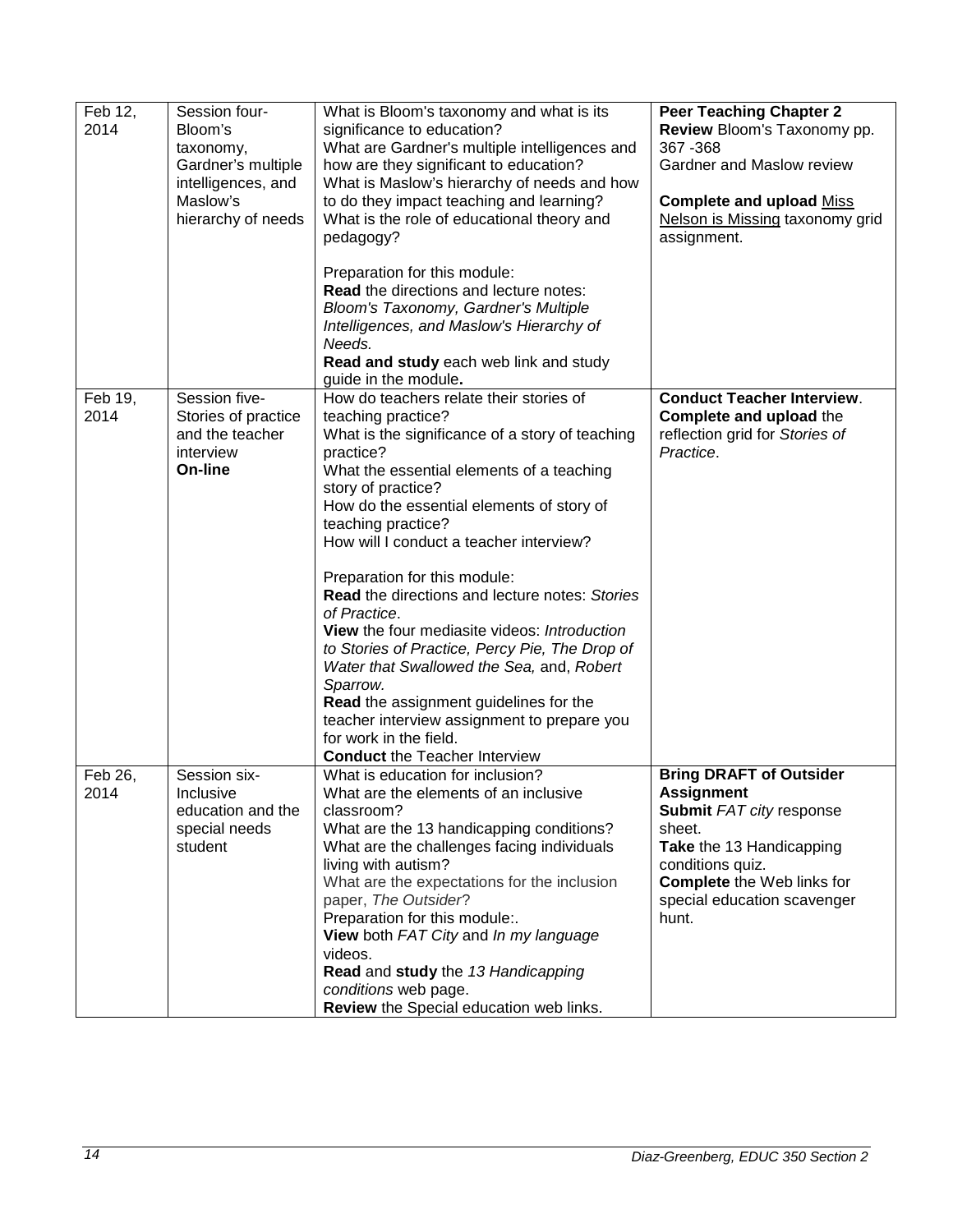| Mar 5,<br>2014  | Session seven-<br>Ethics in<br>education and<br>Miss Nelson is<br>Missing- a case<br>study       | In what ways is teaching a profession?<br>What are the basic ethical standards of the<br>teaching profession?<br>How can I evaluate a teacher's ethical<br>behavior?<br>What are my own ethical standards and how<br>will I address ethical standards of the teaching<br>profession?                                                                                                                                                                                                                                                                                                                                                                                       | <b>Peer Teaching Chapter 8</b><br>Complete the Ethnics quiz.<br><b>Upload and complete final</b><br>report for Miss Nelson is<br>Missing.<br>Contribute to discussion forum.<br>http://www.teachingchildrenphilo<br>sophy.org/wiki/Miss_Nelson_is_<br>Missing! |
|-----------------|--------------------------------------------------------------------------------------------------|----------------------------------------------------------------------------------------------------------------------------------------------------------------------------------------------------------------------------------------------------------------------------------------------------------------------------------------------------------------------------------------------------------------------------------------------------------------------------------------------------------------------------------------------------------------------------------------------------------------------------------------------------------------------------|----------------------------------------------------------------------------------------------------------------------------------------------------------------------------------------------------------------------------------------------------------------|
|                 |                                                                                                  | Preparation for this module:<br>Read the directions for this module.<br><b>Study the NEA Code of Ethics.</b><br>Take the Ethic quiz.<br>Review and upload the brainstorming and<br>final report formats related to this module.                                                                                                                                                                                                                                                                                                                                                                                                                                            |                                                                                                                                                                                                                                                                |
| Mar 12,<br>2014 | Session eight-<br>Writing workshop-<br>The Philosophy of<br>education and The<br>outsider papers | What is a philosophy of education?<br>What is my philosophy of education?<br>What are the expectations for my Philosophy<br>of Education paper?<br>What are the issues faced by students with<br>specials needs and challenges in today's<br>schools?<br>Preparation for this module:<br>Read the assigned chapter<br>Review the directions: Philosophy of<br>education and the Outsider.<br>Review the directions for the brainstorm<br>activity.<br>Download the grid for the brainstorm activity.                                                                                                                                                                       | <b>Peer Teaching Chapter 6</b><br>Complete and submit the<br>brainstorm activity.<br>Submit the first draft of your<br>Philosophy of education paper.                                                                                                          |
| Mar 19,<br>2014 | Session nine- Best<br>practices in<br>today's<br>classrooms.                                     | What is the notion of best practice?<br>How are theory, educational research, and<br>practice related to best teaching practices in<br>today's classrooms?<br>What examples of best practice should I look<br>for while during my field observations?<br>How does student life influence best<br>practices?<br>Preparation for this module:<br>Read the NEA best practice brief.<br>Review and Study the NEA best practices<br>web link.<br><b>Review</b> the directions: Best Practices,<br>Directions for Best practices grid and Current<br>events guidelines.<br>Review the directions for the brainstorm<br>activity.<br>Download the format for Best practices grid. | Peer Teaching Ch 4<br><b>Submit the Best practices</b><br>assignment<br>Take the NEA Best practice brief<br>quiz.                                                                                                                                              |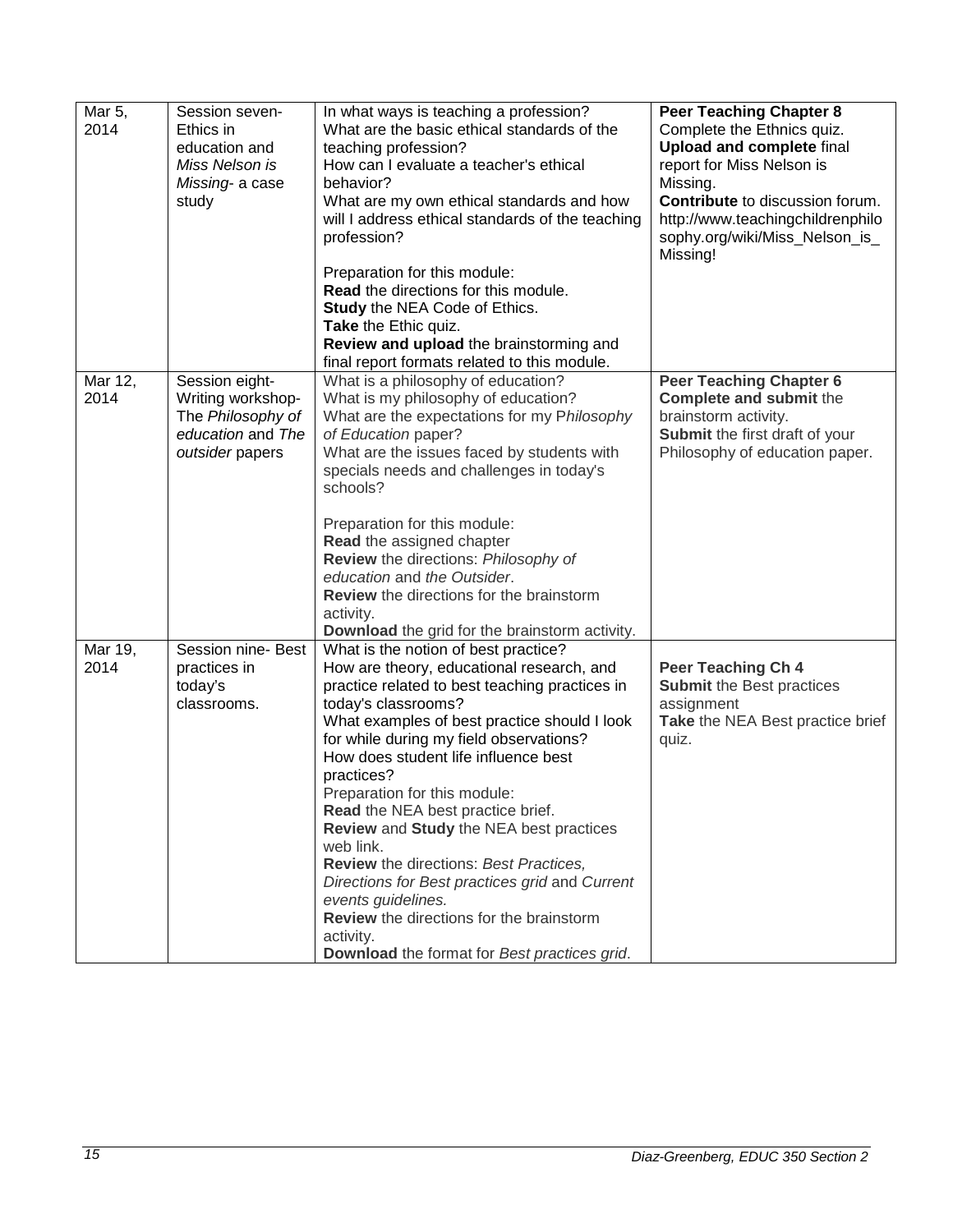| Mar 26,<br>2014 | Session ten-<br>The immigrant<br>student and<br>bilingual education | What are some of the basics concerning<br>bilingual education?<br>What does the term SDAIE mean and why is<br>it important?<br>What are some of the issues facing immigrant<br>children?<br>What is culture shock?<br>How does culture shock affect immigrant<br>students?<br>Preparation for this module:<br>Read the assigned chapter.<br>Read and Study the lecture notes and articles<br>provided in the module: Immigrant children<br>and education fact sheet, both Culture<br>Shock articles, English Only article from the<br>L.A. Times, The Gardeners' Story, and the | <b>Peer Teaching Chapter 3</b><br>Submit the Inclusion paper (The<br>Outsider)<br>Take the Module 10 quiz.                                                                                                                                                         |
|-----------------|---------------------------------------------------------------------|---------------------------------------------------------------------------------------------------------------------------------------------------------------------------------------------------------------------------------------------------------------------------------------------------------------------------------------------------------------------------------------------------------------------------------------------------------------------------------------------------------------------------------------------------------------------------------|--------------------------------------------------------------------------------------------------------------------------------------------------------------------------------------------------------------------------------------------------------------------|
|                 |                                                                     | Specially Designed Academic Instruction in<br>English (SDAIE) definition.<br>View the module videos: Why bilingual<br>education is important, The importance of<br>bilingual education and Spanish immersion<br>classroom.                                                                                                                                                                                                                                                                                                                                                      |                                                                                                                                                                                                                                                                    |
| Apr 9,<br>2014  | Session eleven-<br>On being a<br>creative teacher                   | What are the essential aspects of creative<br>teaching?<br>What are some of the obstacles to teaching<br>creatively?<br>How can a teacher increase creativity in<br>his/her classroom?                                                                                                                                                                                                                                                                                                                                                                                          | <b>Peer Teaching Chapter 11</b>                                                                                                                                                                                                                                    |
|                 |                                                                     | Preparation for this module:<br>Read the assigned chapter.<br>View and Study the - On being a creative<br>teacher Power Point presentation.<br>View the module videos Creativity in the<br>classroom (dance), Why teach creativity? and<br>Mistakes.                                                                                                                                                                                                                                                                                                                            |                                                                                                                                                                                                                                                                    |
| Apr 16,<br>2014 | Session twelve-<br>Presentations                                    | What are the more current issues facing<br>education today?<br>What information will my classmates provide<br>that will enhance my understanding of<br>schooling in the United States?<br>What do I agree with and what do I disagree<br>with in regard to the information provide by<br>classmates?                                                                                                                                                                                                                                                                            | Submit your critique of the<br>presentations provided in this<br>module. If you are a presenter,<br>submit your presentation in the<br>Presenter's forum. Remember to<br>submit both your presentation<br>and a final report in the last<br>module of this course. |
|                 |                                                                     | Preparation for this module:<br>Read and Study the presentations provided<br>by your classmates                                                                                                                                                                                                                                                                                                                                                                                                                                                                                 |                                                                                                                                                                                                                                                                    |